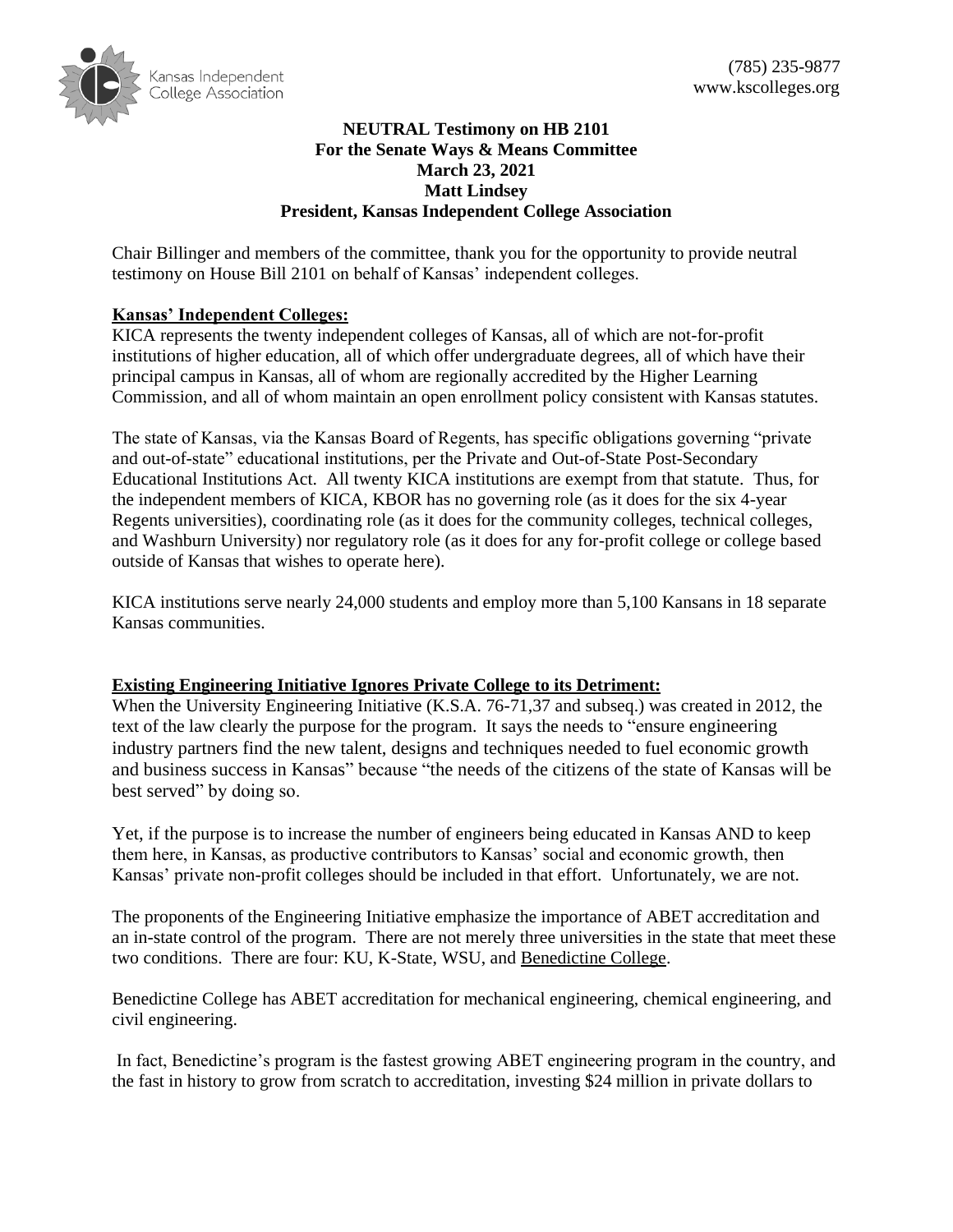support their new program. 75% of their students come from out-of-state, and 50% stay in Kansas for their first job after completing their degree.

Benedictine's success is in some ways an outlier for non-profit colleges in Kansas. Benedictine is perhaps KICA's most well-funded institution. For the other nineteen KICA institutions, the existing law's exclusion of funding for private non-profit colleges provides a powerful disincentive for them to create and grow engineering programs of their own. This undercuts the goal of the initiative.

Other KICA institutions have explored creating engineering programs of their own. But each time, they have discovered that the uneven playing field upon which they would be competing greatly diminishes the sustainability of any such programs. If we are on our own to recruit and retain faculty or build next generation facilities, but the "big three" are given additional funding, we will always be at a disadvantage. That disadvantage is enough to dissuade us from building engineering programs. In some cases, our schools are deciding instead to partner with private colleges in other states to have our students complete their degree elsewhere. These students do not come back to Kansas.

Thus, while the existing engineering initiative's is driving growth in engineering at the three public universities, the exclusion of private colleges simultaneously decreases growth at non-profit colleges, thereby blunting the initiative's overall impact.

Finally, because of the distinct mission of smaller non-profit colleges like those in KICA, we attract students who may find greater academic success in smaller, more tightly knit campus communities. Not every student thrives at a university the size of KU, K-State or WSU. Moreover, Kansas' private colleges have a strong track record of graduating students on-time who choose to stay in Kansas, even those who come from out-of-state. Last year, more than one-third of our out-of-state students stayed in Kansas after graduating. The state's policy goal of increasing the number of engineers is limited even further because it does not support those engineering-inclined students who would thrive at a smaller private college.

### **Amendment Request:**

These facts lead us to testify on HB 2101 as a neutral party with a strong recommendation that the underlying University Engineering Initiative (K.S.A.  $76-71.37$  and subseq.) be amended to include support for non-profit colleges, and appropriations be made in accordance with that change.

That said, we do not expect that funding for each non-profit college would be equivalent to the share given to each of the three public universities. KICA institutions are indeed smaller, and our engineering programs are likewise smaller.

We would thus request that the program be amended, and the non-profit colleges *as a whole* be awarded a portion of the funds provided. From that aggregate pool, individual non-profit colleges would draw funds as they grow their individual programs and be bound by the same statutory obligations as the public universities.

### **Conclusion**

KICA and its member institutions request you amend HB 2101 to include non-profit colleges in the University Engineering Initiative and fund our contributions to this critical workforce need as befits our role in the overall educational and economic development work of Kansas.